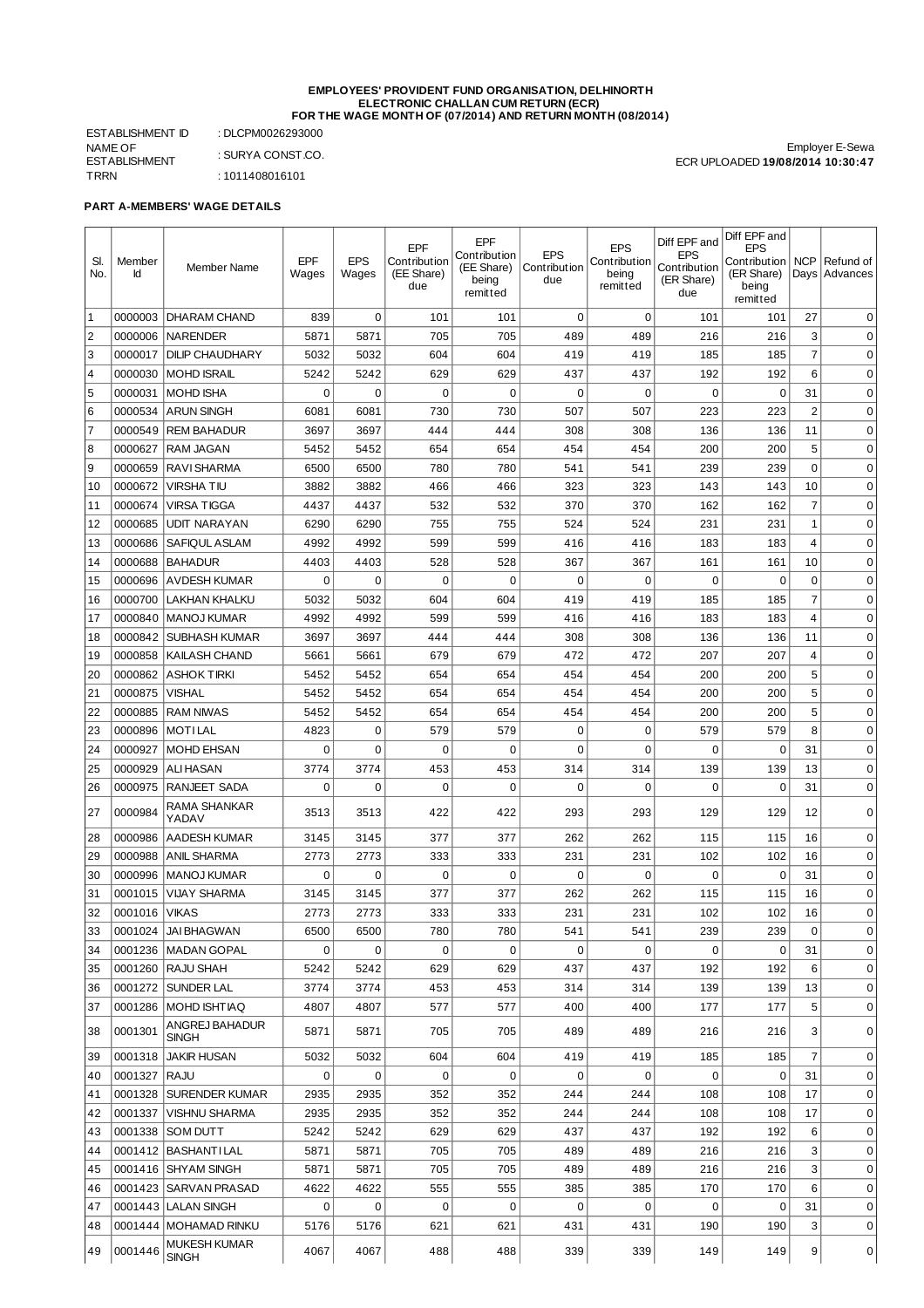| 50   | 0001467 | IRANA KUMAR SINGH                                    | 4194        | 4194        | 503         | 503   | 349         | 349         | 154         | 154         | 11             | $\mathbf 0$ |
|------|---------|------------------------------------------------------|-------------|-------------|-------------|-------|-------------|-------------|-------------|-------------|----------------|-------------|
| 51   | 0001469 | <b>SACHIN BEHRA</b>                                  | 6500        | 6500        | 780         | 780   | 541         | 541         | 239         | 239         | $\mathbf 0$    | $\mathbf 0$ |
| 52   | 0001472 | I SHISHU PAL SINGH                                   | 5361        | 5361        | 643         | 643   | 447         | 447         | 196         | 196         | $\overline{c}$ | $\mathbf 0$ |
| 53   | 0001494 | <b>RAMESHWAR</b>                                     | 6500        | 6500        | 780         | 780   | 541         | 541         | 239         | 239         | 0              | $\mathbf 0$ |
| 54   | 0001516 | <b>MAHESH RANCHHOD</b><br><b>CHAUDHARI</b>           | 6500        | 6500        | 780         | 780   | 541         | 541         | 239         | 239         | $\mathbf 0$    | $\mathbf 0$ |
| 55   | 0001517 | <b>ARVIND MACHINDRA</b><br>SONAWANE                  | 6500        | 6500        | 780         | 780   | 541         | 541         | 239         | 239         | 0              | 0           |
| 56   | 0001518 | <b>PRAKASH</b><br>SAMADHAN DIGHE                     | 6500        | 6500        | 780         | 780   | 541         | 541         | 239         | 239         | $\mathbf 0$    | $\mathbf 0$ |
| 57   | 0001519 | PRAVIN VASANT<br><b>PATIL</b>                        | 6500        | 6500        | 780         | 780   | 541         | 541         | 239         | 239         | $\Omega$       | $\mathbf 0$ |
| 58   | 0001522 | RAJMAL DEVRAM<br>SONEVANE                            | 5661        | 5661        | 679         | 679   | 472         | 472         | 207         | 207         | $\overline{4}$ | $\mathbf 0$ |
| 59   | 0001523 | PRALHAD R PATIL                                      | 6290        | 6290        | 755         | 755   | 524         | 524         | 231         | 231         | 1              | $\mathbf 0$ |
| 60   | 0001524 | YUVARAJ SAPKALE                                      | 6500        | 6500        | 780         | 780   | 541         | 541         | 239         | 239         | $\mathbf 0$    | $\mathbf 0$ |
| 61   | 0001525 | <b>ISHRWAR ABHIMAN</b><br><b>SAPKALE</b>             | 6290        | 6290        | 755         | 755   | 524         | 524         | 231         | 231         | 1              | $\mathbf 0$ |
| 62   | 0001526 | SACHIN EKANATH<br><b>WANI</b>                        | 6500        | 6500        | 780         | 780   | 541         | 541         | 239         | 239         | 0              | $\mathbf 0$ |
| 63   | 0001527 | CHINT AMAN ASHOK<br><b>CHAUDHARI</b>                 | 6500        | 6500        | 780         | 780   | 541         | 541         | 239         | 239         | $\mathbf 0$    | $\mathbf 0$ |
| 64   | 0001528 | <b>UDAY KUMAR</b><br><b>VASUDEO PATIL</b>            | 5871        | 5871        | 705         | 705   | 489         | 489         | 216         | 216         | 3              | $\mathbf 0$ |
| 65   | 0001530 | <b>VASUDEV</b><br><b>DHARAMRAJ</b><br><b>DHANGAR</b> | 6500        | 6500        | 780         | 780   | 541         | 541         | 239         | 239         | 0              | $\mathbf 0$ |
| 66   | 0001531 | SIDDIK ISMAIL TELI                                   | 6500        | 6500        | 780         | 780   | 541         | 541         | 239         | 239         | $\mathbf 0$    | $\mathbf 0$ |
| 67   | 0001532 | RAVINDRA DAGDU<br><b>DHANGAR</b>                     | 6500        | 6500        | 780         | 780   | 541         | 541         | 239         | 239         | $\mathbf 0$    | $\mathbf 0$ |
| 68   | 0001533 | <b>NARENDRA</b><br><b>CHANDRAKANTPATIL</b>           | 6500        | 6500        | 780         | 780   | 541         | 541         | 239         | 239         | 0              | $\mathbf 0$ |
| 69   | 0001534 | SUNIL DEVCHANDRA<br><b>BARI</b>                      | 6500        | 6500        | 780         | 780   | 541         | 541         | 239         | 239         | $\mathbf 0$    | $\mathbf 0$ |
| 70   | 0001536 | <b>MALI SANJAY</b><br><b>DAULAT</b>                  | 6500        | 6500        | 780         | 780   | 541         | 541         | 239         | 239         | $\mathbf 0$    | $\mathbf 0$ |
| 71   | 0001537 | <b>CHETAN SUNIL</b><br><b>SONAR</b>                  | 6500        | 6500        | 780         | 780   | 541         | 541         | 239         | 239         | $\mathbf 0$    | $\mathbf 0$ |
| 72   | 0001539 | AVINASH SONU<br><b>KHALSE</b>                        | 0           | $\mathbf 0$ | $\mathbf 0$ | 0     | $\mathbf 0$ | 0           | $\mathbf 0$ | 0           | $\Omega$       | $\mathbf 0$ |
| 73   | 0001540 | PRAVIN D KHADSE                                      | 0           | $\mathbf 0$ | $\mathbf 0$ | 0     | $\mathbf 0$ | $\mathbf 0$ | 0           | $\mathbf 0$ | 0              | $\mathbf 0$ |
| 74   | 0001541 | PANKAJ PANDURANG<br><b>PATIL</b>                     | 5871        | 5871        | 705         | 705   | 489         | 489         | 216         | 216         | 3              | $\mathbf 0$ |
| 75   | 0001542 | SHEKHAR KISHOR<br><b>UPADHYE</b>                     | 6500        | 6500        | 780         | 780   | 541         | 541         | 239         | 239         | $\mathbf 0$    | $\mathbf 0$ |
| 76   | 0001543 | <b>SUJENDRA SHALIGRA</b><br><b>SARODE</b>            | 6290        | 6290        | 755         | 755   | 524         | 524         | 231         | 231         | 1              | $\mathbf 0$ |
| 77   | 0001545 | NILESH MURLIDHAR<br><b>MORE</b>                      | 6500        | 6500        | 780         | 780   | 541         | 541         | 239         | 239         | $\Omega$       | $\mathbf 0$ |
| 78   | 0001546 | RAMESH DHONDU<br>KOLI                                | 6081        | 6081        | 730         | 730   | 507         | 507         | 223         | 223         | $\overline{c}$ | $\mathbf 0$ |
| 79   | 0001547 | <b>MANIK SHANTARAM</b><br>SONAVANE                   | 6500        | 6500        | 780         | 780   | 541         | 541         | 239         | 239         | $\mathbf 0$    | $\mathbf 0$ |
| 80   | 0001548 | MUKESH MOHAN<br>SAVALE                               | 6500        | 6500        | 780         | 780   | 541         | 541         | 239         | 239         | 0              | 0           |
| 81   | 0001549 | <b>PRADIP</b><br>RAMACHANDRA<br><b>PATIL</b>         | 6290        | 6290        | 755         | 755   | 524         | 524         | 231         | 231         | 1              | $\mathbf 0$ |
| 82   | 0001551 | SAMADHAN ARUN<br><b>PATIL</b>                        | 6500        | 6500        | 780         | 780   | 541         | 541         | 239         | 239         | $\mathbf 0$    | 0           |
| 83   | 0001556 | KHEMCHAND C<br><b>CHAUDHARI</b>                      | 6500        | 6500        | 780         | 780   | 541         | 541         | 239         | 239         | $\Omega$       | $\pmb{0}$   |
| 84   | 0001558 | DATTATRAY C<br><b>CHAUDHARI</b>                      | 6500        | 6500        | 780         | 780   | 541         | 541         | 239         | 239         | $\mathbf 0$    | $\mathbf 0$ |
| 85   | 0001559 | <b>VILAS PRALHAD</b><br><b>SURWADE</b>               | 6500        | 6500        | 780         | 780   | 541         | 541         | 239         | 239         | $\mathbf 0$    | $\mathbf 0$ |
| 86   | 0001562 | <b>PANKAJ</b><br>VISHWANATH<br><b>JADHAV</b>         | 6500        | 6500        | 780         | 780   | 541         | 541         | 239         | 239         | $\mathbf 0$    | $\mathbf 0$ |
| 87   | 0001563 | ANIL RAGHUNATH<br><b>PATIL</b>                       | 6500        | 6500        | 780         | 780   | 541         | 541         | 239         | 239         | $\mathbf 0$    | $\mathbf 0$ |
| 88   | 0001564 | SAMADHAN ARUN<br><b>PATIL</b>                        | 6500        | 6500        | 780         | 780   | 541         | 541         | 239         | 239         | $\mathbf 0$    | $\pmb{0}$   |
| 89   | 0001565 | DHANASHAM<br>LAXMAN SONVANE                          | 6500        | 6500        | 780         | 780   | 541         | 541         | 239         | 239         | 0              | $\mathbf 0$ |
| ا مہ | 0001566 | SANJAY SHANKAR                                       | <b>GENN</b> | ecool       | 700         | zon l | $E$ $A$ 1   | $E$ A 1     | non l       | ∣ חפפ       | ΩI             | $\sim$      |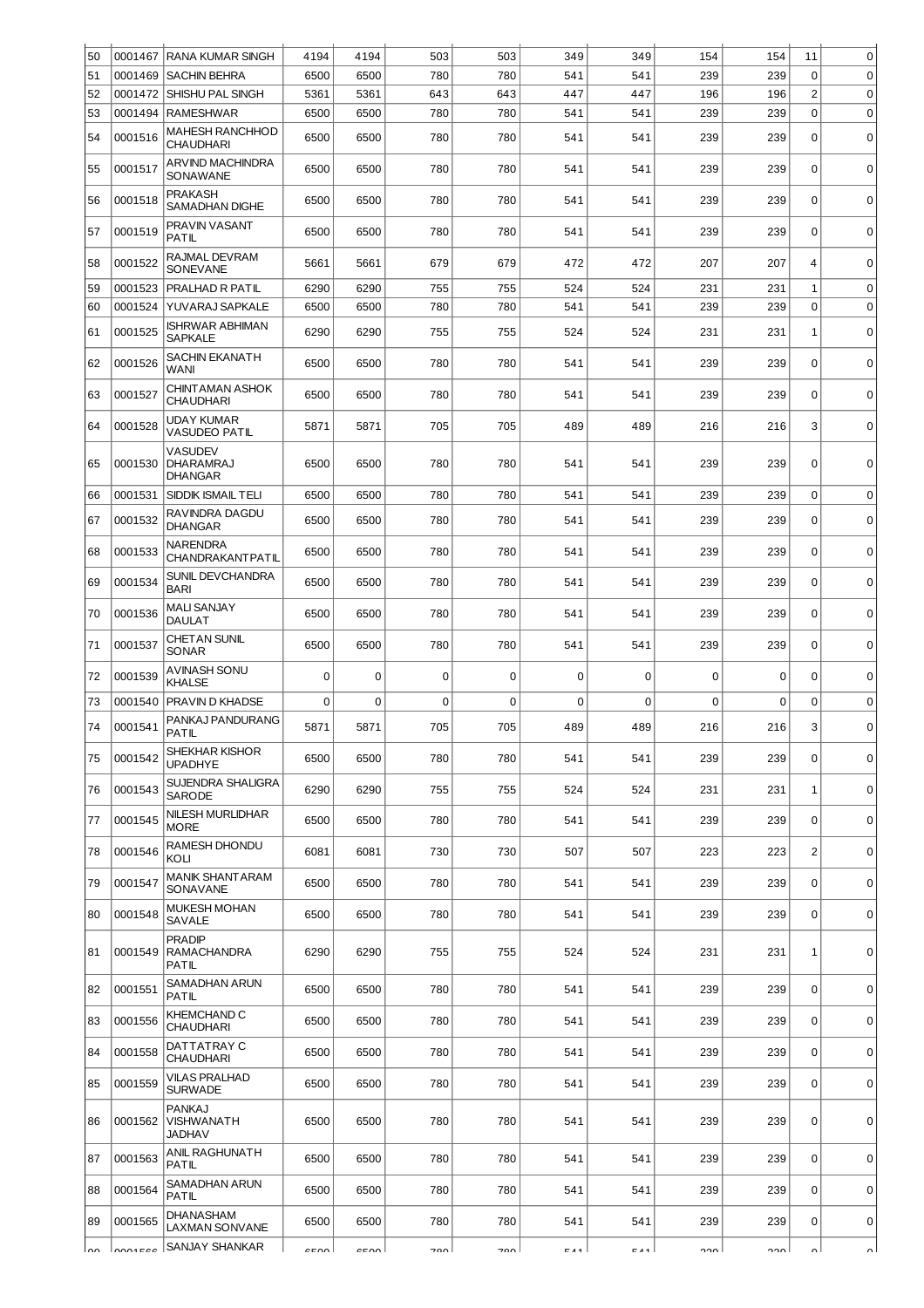| ∣ ຯ∪ | <b>UUULJOO</b> | <b>BARI</b>                                          | <b>UUCO</b> | UUCO | 100 | 10U | 1+C | 1+C         | ∠ວນ | ∠ວນ | U            | U           |
|------|----------------|------------------------------------------------------|-------------|------|-----|-----|-----|-------------|-----|-----|--------------|-------------|
| 91   | 0001567        | <b>GOKUL BHARAT</b><br><b>PATIL</b>                  | 4613        | 4613 | 554 | 554 | 384 | 384         | 170 | 170 | 9            | $\mathbf 0$ |
| 92   | 0001568        | <b>SACHIN BHAGAVAT</b><br><b>SAPAKALE</b>            | 6500        | 6500 | 780 | 780 | 541 | 541         | 239 | 239 | $\Omega$     | $\Omega$    |
| 93   | 0001570        | <b>SVAPANIL</b><br><b>BHAGAWAT</b><br><b>KURKURE</b> | 6500        | 6500 | 780 | 780 | 541 | 541         | 239 | 239 | $\mathbf 0$  | $\mathbf 0$ |
| 94   | 0001572        | <b>GOPAL ASHOK PATIL</b>                             | 6500        | 6500 | 780 | 780 | 541 | 541         | 239 | 239 | $\mathbf 0$  | $\mathbf 0$ |
| 95   | 0001573        | <b>BHUSHAN S</b><br><b>CHAUDHARI</b>                 | 6500        | 6500 | 780 | 780 | 541 | 541         | 239 | 239 | $\mathbf 0$  | $\mathbf 0$ |
| 96   | 0001574        | <b>DIPAK BHAGWAT</b><br><b>FALAK</b>                 | 6500        | 6500 | 780 | 780 | 541 | 541         | 239 | 239 | $\mathbf 0$  | $\mathbf 0$ |
| 97   | 0001575        | <b>BALCHANDRA</b><br><b>MURLIDHARGURAV</b>           | 6500        | 6500 | 780 | 780 | 541 | 541         | 239 | 239 | $\mathbf 0$  | $\mathbf 0$ |
| 98   | 0001576        | MANOJ KUMAR D<br><b>VISHWE</b>                       | 6500        | 6500 | 780 | 780 | 541 | 541         | 239 | 239 | $\Omega$     | $\mathbf 0$ |
| 99   | 0001577        | <b>SAILESH</b><br><b>BHALCHANDRA</b><br><b>GURAV</b> | 6500        | 6500 | 780 | 780 | 541 | 541         | 239 | 239 | $\Omega$     | $\mathbf 0$ |
| 100  | 0001578        | <b>GOVIND K</b><br><b>SURYAWANSHI</b>                | 4823        | 4823 | 579 | 579 | 402 | 402         | 177 | 177 | 8            | $\mathbf 0$ |
| 101  | 0001580        | AMBADAS DHANU<br><b>BADAGUJAR</b>                    | 6500        | 6500 | 780 | 780 | 541 | 541         | 239 | 239 | $\mathbf 0$  | $\mathbf 0$ |
| 102  | 0001583        | <b>ASHOK HARCHAND</b><br>SONAWANE                    | 6500        | 6500 | 780 | 780 | 541 | 541         | 239 | 239 | $\Omega$     | $\mathbf 0$ |
| 103  | 0001585        | <b>SANTOSH</b><br>YASMAVANT PATIL                    | 6500        | 6500 | 780 | 780 | 541 | 541         | 239 | 239 | $\mathbf 0$  | $\mathbf 0$ |
| 104  | 0001586        | <b>SK JUBER PINJARI</b>                              | 6500        | 6500 | 780 | 780 | 541 | 541         | 239 | 239 | $\mathbf 0$  | $\mathbf 0$ |
| 105  | 0001587        | DHANRAJ SUBHASH<br><b>SAPKE</b>                      | 6500        | 6500 | 780 | 780 | 541 | 541         | 239 | 239 | $\Omega$     | $\mathbf 0$ |
| 106  | 0001588        | YOGESH DEVCHAND<br>BARI                              | 6500        | 6500 | 780 | 780 | 541 | 541         | 239 | 239 | $\mathbf 0$  | $\mathbf 0$ |
| 107  | 0001589        | PHOBI HIMANT                                         | 6500        | 0    | 780 | 780 | 0   | $\Omega$    | 780 | 780 | $\Omega$     | $\mathbf 0$ |
| 108  | 0001590        | DNYANESHWAR C<br><b>SAPKALE</b>                      | 6500        | 6500 | 780 | 780 | 541 | 541         | 239 | 239 | $\Omega$     | $\mathbf 0$ |
| 109  | 0001591        | <b>HIRAMAN RAMA</b><br><b>CHAUDHARI</b>              | 6500        | 6500 | 780 | 780 | 541 | 541         | 239 | 239 | $\mathbf 0$  | $\mathbf 0$ |
| 110  | 0001593        | ARUN SAHEBRAO<br>PATIL                               | 6500        | 6500 | 780 | 780 | 541 | 541         | 239 | 239 | $\Omega$     | $\mathbf 0$ |
| 111  | 0001594        | RAJENDRA RAMDAS<br><b>MARATHE</b>                    | 6500        | 6500 | 780 | 780 | 541 | 541         | 239 | 239 | $\mathbf 0$  | $\mathbf 0$ |
| 112  | 0001595        | MOTILAL DHUDAKU<br><b>PAVAR</b>                      | 6500        | 6500 | 780 | 780 | 541 | 541         | 239 | 239 | 0            | $\mathbf 0$ |
| 113  | 0001596        | <b>GAJANAN</b><br>RANGNATH PATIL                     | 6500        | 6500 | 780 | 780 | 541 | 541         | 239 | 239 | 0            | 0           |
|      | 114 0001598    | NIT IN DANRAJ<br>SONAWANE                            | 6500        | 6500 | 780 | 780 | 541 | 541         | 239 | 239 | $\mathbf 0$  | $\mathbf 0$ |
| 115  | 0001600        | <b>JIT ENDRA</b><br><b>SURYAVANSHI</b>               | 5242        | 5242 | 629 | 629 | 437 | 437         | 192 | 192 | 6            | $\mathbf 0$ |
|      | 116 0001601    | ADHAR RAMDAS<br><b>BAVISKAR</b>                      | 6500        | 6500 | 780 | 780 | 541 | 541         | 239 | 239 | $\mathbf 0$  | $\mathbf 0$ |
|      | 117 0001602    | <b>GANESH PRAHLAD</b><br><b>PATIL</b>                | 6500        | 6500 | 780 | 780 | 541 | 541         | 239 | 239 | $\mathbf 0$  | $\pmb{0}$   |
| 118  | 0001603        | RATILAL ZENDU<br><b>TAYADE</b>                       | 6500        | 6500 | 780 | 780 | 541 | 541         | 239 | 239 | $\mathbf 0$  | $\mathbf 0$ |
| 119  | 0001604        | KAILAS SITARAM<br>KOLI                               | 6500        | 6500 | 780 | 780 | 541 | 541         | 239 | 239 | $\mathbf 0$  | $\mathbf 0$ |
| 120  | 0001605        | <b>HEMANT S WARKE</b>                                | 6290        | 6290 | 755 | 755 | 524 | 524         | 231 | 231 | $\mathbf{1}$ | $\mathbf 0$ |
| 121  | 0001607        | <b>JITENDRA B RAJPUT</b>                             | 6500        | 6500 | 780 | 780 | 541 | 541         | 239 | 239 | $\mathbf 0$  | $\mathbf 0$ |
|      | 122 0001608    | SK TEHSEEN IQABAL<br>KHATIK                          | 5871        | 5871 | 705 | 705 | 489 | 489         | 216 | 216 | 3            | $\mathbf 0$ |
| 123  | 0001609        | <b>DIPAK KAPURCHAND</b><br><b>SHARMA</b>             | 6500        | 6500 | 780 | 780 | 541 | 541         | 239 | 239 | $\Omega$     | $\mathbf 0$ |
| 124  | 0001610        | NASHIRSHAH<br>KALUSHAH FAKIR                         | 6500        | 6500 | 780 | 780 | 541 | 541         | 239 | 239 | $\mathbf 0$  | $\mathbf 0$ |
|      | 125 0001611    | RAJMAL RAMLAL<br><b>SHAHAPURE</b>                    | 6500        | 6500 | 780 | 780 | 541 | 541         | 239 | 239 | $\mathbf 0$  | $\mathbf 0$ |
| 126  | 0001613        | JITENDRA PRAHLAD<br>SONAR                            | 6500        | 6500 | 780 | 780 | 541 | 541         | 239 | 239 | $\Omega$     | 0           |
| 127  | 0001614        | CHANDRAKANT<br>ASHOK PATIL                           | 6500        | 6500 | 780 | 780 | 541 | 541         | 239 | 239 | $\mathbf 0$  | $\mathbf 0$ |
| 128  | 0001616        | KHALILUDDIN J<br><b>SHAIKH</b>                       | 5871        | 5871 | 705 | 705 | 489 | 489         | 216 | 216 | 3            | $\mathbf 0$ |
| 129  | 0001617        | TULSHIRAM VISHNU<br><b>TAVDE</b>                     | 6500        | 0    | 780 | 780 | 0   | $\mathbf 0$ | 780 | 780 | 0            | $\mathbf 0$ |
|      | فتمتممما معتا  | <b>DIGAMBAR</b>                                      | <b>5071</b> | 5071 | 70E | 70E | 100 | 100         | 216 | 216 | ا د          | nΙ          |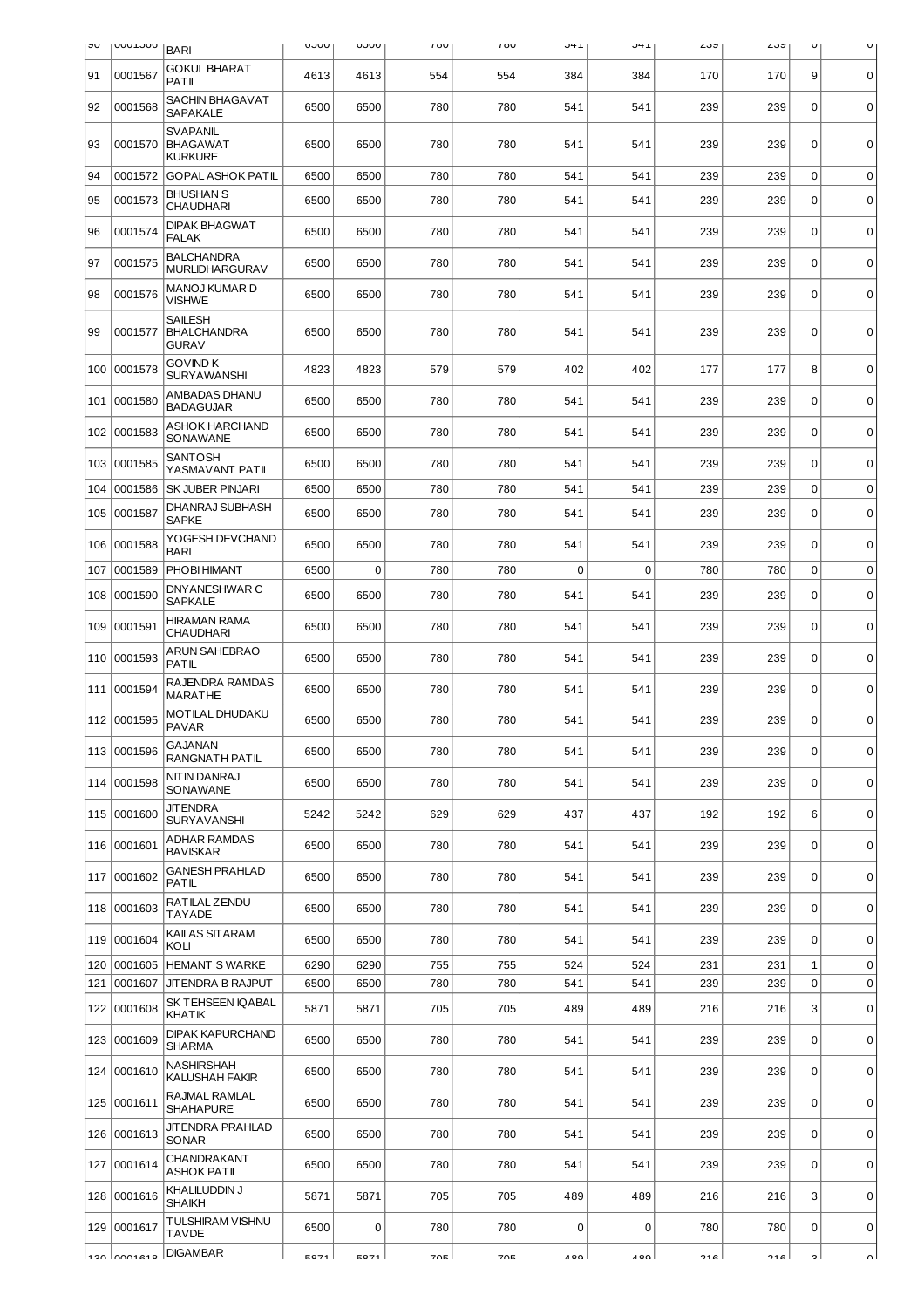|            | <b>T20 IOOOTOTO</b>    | <b>PRABHAKAR BARI</b>                                     | 110C         | 110C         | CU <sub>1</sub> | UU          | 409         | 402         | 710        | 710         | J                             | U                          |
|------------|------------------------|-----------------------------------------------------------|--------------|--------------|-----------------|-------------|-------------|-------------|------------|-------------|-------------------------------|----------------------------|
| 131        | 0001619                | <b>HARISH ASHOK NALE</b>                                  | 6500         | 6500         | 780             | 780         | 541         | 541         | 239        | 239         | $\mathbf 0$                   | $\mathbf 0$                |
| 132        | 0001620                | <b>SANJAY DEVIDAS</b><br><b>DHANGAR</b>                   | 6500         | 6500         | 780             | 780         | 541         | 541         | 239        | 239         | $\mathbf 0$                   | $\mathbf 0$                |
| 133        | 0001621                | <b>SUNIL PANDURANG</b><br>LAD                             | 6500         | 6500         | 780             | 780         | 541         | 541         | 239        | 239         | $\Omega$                      | $\Omega$                   |
| 134        | 0001622                | PRAMOD DEVIDAS<br><b>GHUGE</b>                            | 6500         | 6500         | 780             | 780         | 541         | 541         | 239        | 239         | $\mathbf 0$                   | $\mathbf 0$                |
| 135        | 0001624                | KRISHNA DAMODAR<br><b>PATIL</b>                           | 6500         | 6500         | 780             | 780         | 541         | 541         | 239        | 239         | $\Omega$                      | $\mathbf 0$                |
| 136        | 0001627                | PRADEEP LAXMAN<br>PATIL                                   | 6500         | 6500         | 780             | 780         | 541         | 541         | 239        | 239         | $\mathbf 0$                   | $\mathbf 0$                |
| 137        | 0001631                | NIT IN RAMLAL<br><b>BHAVSAR</b>                           | 6500         | 6500         | 780             | 780         | 541         | 541         | 239        | 239         | $\mathbf 0$                   | $\mathbf 0$                |
| 138        | 0001632                | PI VATROVEL EM<br><b>PERUMAL</b>                          | 6500         | 6500         | 780             | 780         | 541         | 541         | 239        | 239         | $\Omega$                      | $\mathbf 0$                |
| 139        | 0001634                | <b>SHIVAJI GIRDHAR</b><br><b>GHODESWAR</b>                | 6500         | 0            | 780             | 780         | 0           | $\Omega$    | 780        | 780         | $\Omega$                      | $\mathbf 0$                |
| 140        | 0001635                | <b>ARIF JAVID SHAIKH</b>                                  | 3145         | 3145         | 377             | 377         | 262         | 262         | 115        | 115         | 16                            | $\mathbf 0$                |
| 141        | 0001636                | <b>VISHAL VINOD</b><br>MAHAJAN                            | 6500         | 6500         | 780             | 780         | 541         | 541         | 239        | 239         | $\mathbf 0$                   | 0                          |
|            | 142 0001637            | <b>ANKUSH</b><br>RAGHUNATH KOLI                           | 6500         | 6500         | 780             | 780         | 541         | 541         | 239        | 239         | $\Omega$                      | $\mathbf 0$                |
| 143        | 0001638                | <b>GANESH J</b><br>NANNAWARE                              | 6500         | 6500         | 780             | 780         | 541         | 541         | 239        | 239         | $\mathbf 0$                   | $\mathbf 0$                |
| 144        | 0001639                | CHANDRABHAN<br><b>DEORAM KOLI</b>                         | 6500         | 6500         | 780             | 780         | 541         | 541         | 239        | 239         | $\mathbf 0$                   | $\mathbf 0$                |
| 145        | 0001642                | <b>VILAS D KOLI</b>                                       | 6081         | 6081         | 730             | 730         | 507         | 507         | 223        | 223         | $\overline{c}$                | $\mathbf 0$                |
| 146        | 0001644                | ANIL LAXMAN KOLI                                          | 6500         | 6500         | 780             | 780         | 541         | 541         | 239        | 239         | $\mathbf 0$                   | $\mathbf 0$                |
| 147        | 0001645                | SANTOSH ARJUN<br>KOLI                                     | 6290         | 6290         | 755             | 755         | 524         | 524         | 231        | 231         | 1                             | $\mathbf 0$                |
| 148        | 0001646                | <b>DEVIDAS GAEDA</b><br>SONVANE                           | 6081         | 6081         | 730             | 730         | 507         | 507         | 223        | 223         | $\overline{2}$                | $\mathbf 0$                |
| 149        | 0001648                | <b>DILIP KUMAR</b>                                        | 0            | $\mathbf 0$  | $\mathbf 0$     | 0           | 0           | $\mathbf 0$ | 0          | $\mathbf 0$ | 31                            | $\mathbf 0$                |
| 150        | 0001656                | MOHD ASRAF                                                | 4067         | 4067         | 488             | 488         | 339         | 339         | 149        | 149         | 9                             | $\mathbf 0$                |
| 151        | 0001659                | <b>MOHD. RIZWAN</b>                                       | 0            | $\mathbf 0$  | $\mathbf 0$     | 0           | 0           | $\mathbf 0$ | 0          | $\mathbf 0$ | 31                            | $\mathbf 0$                |
| 152<br>153 | 0001667<br>0001668     | <b>MOHD AABID</b><br><b>VIJAY SHRIRAM</b><br><b>VARDE</b> | 6500<br>6500 | 6500<br>6500 | 780<br>780      | 780<br>780  | 541<br>541  | 541<br>541  | 239<br>239 | 239<br>239  | $\mathbf 0$<br>$\Omega$       | $\mathbf 0$<br>$\mathbf 0$ |
| 154        | 0001670                | SANJAY KUMAR                                              | 0            | $\Omega$     | $\Omega$        | $\Omega$    | $\mathbf 0$ | $\Omega$    | $\Omega$   | $\Omega$    | 31                            | $\mathbf 0$                |
| 155        | 0001675                | MOHD NAZIM AB<br>LATEF                                    | 6500         | 6500         | 780             | 780         | 541         | 541         | 239        | 239         | $\Omega$                      | $\mathbf 0$                |
|            | 156 0001678            | <b>GANESH VISHANU</b><br><b>CHAUDHARY</b>                 | 6500         | 6500         | 780             | 780         | 541         | 541         | 239        | 239         | 0                             | 0                          |
| 157        | 0001680                | AVINASH TUKARAM<br>SONVANE                                | 6500         | 6500         | 780             | 780         | 541         | 541         | 239        | 239         | $\Omega$                      | $\mathbf 0$                |
|            | 158 0001681            | RAJENDRA S<br>SONAWANE                                    | 6500         | 6500         | 780             | 780         | 541         | 541         | 239        | 239         | $\mathbf 0$                   | 0                          |
|            | 159 0001682            | SURESH VITHTHAL<br><b>BARI</b>                            | 6500         | 6500         | 780             | 780         | 541         | 541         | 239        | 239         | $\mathbf 0$                   | $\mathbf 0$                |
| 160        | 0001683                | G. NARAYAN                                                | 0            | $\mathbf 0$  | $\mathbf 0$     | $\mathbf 0$ | $\mathbf 0$ | $\mathbf 0$ | 0          | $\mathbf 0$ | 31                            | $\mathbf 0$                |
| 161        | 0001684                | ANANDA BHAGWAN<br>PATIL                                   | 6500         | 6500         | 780             | 780         | 541         | 541         | 239        | 239         | $\Omega$                      | $\mathbf 0$                |
| 163        | 162 0001685<br>0001686 | SURESH DILIP KOLI<br>DYANESHWAR TADE                      | 6500<br>6500 | 6500<br>6500 | 780<br>780      | 780<br>780  | 541<br>541  | 541<br>541  | 239<br>239 | 239<br>239  | $\mathbf 0$<br>$\Omega$       | $\mathbf 0$<br>$\mathbf 0$ |
| 164        | 0001687                | <b>ICHCHHARAM</b><br>VITHTHAL BARI                        | 6500         | 6500         | 780             | 780         | 541         | 541         | 239        | 239         | $\mathbf 0$                   | $\mathbf 0$                |
|            | 165 0001688            | SAMADHAN SUMPDH<br><b>BUGALE</b>                          | 6500         | 6500         | 780             | 780         | 541         | 541         | 239        | 239         | $\mathbf 0$                   | $\mathbf 0$                |
| 166        | 0001689                | UVRAJ PRAKASH<br>KOLI                                     | 5661         | 5661         | 679             | 679         | 472         | 472         | 207        | 207         | $\overline{4}$                | $\mathbf 0$                |
| 167        | 0001690                | RATILAL G SUKHADE                                         | 6290         | 6290         | 755             | 755         | 524         | 524         | 231        | 231         | $\mathbf{1}$                  | $\mathbf 0$                |
| 168        | 0001691                | <b>KAILAS BORSE</b>                                       | 6500         | 6500         | 780             | 780         | 541         | 541         | 239        | 239         | $\mathbf 0$                   | $\mathbf 0$                |
| 169        | 0001692                | MR.BADRINATH                                              | 6500         | 6500         | 780             | 780         | 541         | 541         | 239        | 239         | $\mathbf 0$                   | $\mathbf 0$                |
| 170        |                        | 0001693 BHIKA BADGUJAR                                    | 6500         | 6500         | 780             | 780         | 541         | 541         | 239        | 239         | $\mathbf 0$                   | $\mathbf 0$                |
| 171        | 0001694                | SACHIN LOKHANDE                                           | 6500         | 6500         | 780             | 780         | 541         | 541         | 239        | 239         | $\Omega$                      | $\mathbf 0$                |
| 172        | 0001695                | PRASHANT JOSHI                                            | 6500         | 6500         | 780             | 780         | 541         | 541         | 239        | 239         | $\mathbf 0$                   | $\mathbf 0$                |
| 173<br>174 | 0001697<br>0001698     | RAVINDRA CHAVAN<br><b>GANESH GAUT AM</b>                  | 5661<br>6500 | 5661<br>6500 | 679<br>780      | 679<br>780  | 472<br>541  | 472<br>541  | 207<br>239 | 207<br>239  | $\overline{4}$<br>$\mathbf 0$ | $\mathbf 0$<br>$\mathbf 0$ |
|            | 175 0001700            | <b>SURWADE</b><br><b>MACHINDER</b>                        | 6500         | 6500         | 780             | 780         | 541         | 541         | 239        | 239         | 0                             | $\mathbf 0$                |
| 176        | 0001701                | RAMCHANDRA KOLI<br><b>VIJAY CHAUDHARI</b>                 | 6290         | 6290         | 755             | 755         | 524         | 524         | 231        | 231         | $\mathbf 1$                   | 0                          |
|            |                        |                                                           |              |              |                 |             |             |             |            |             |                               |                            |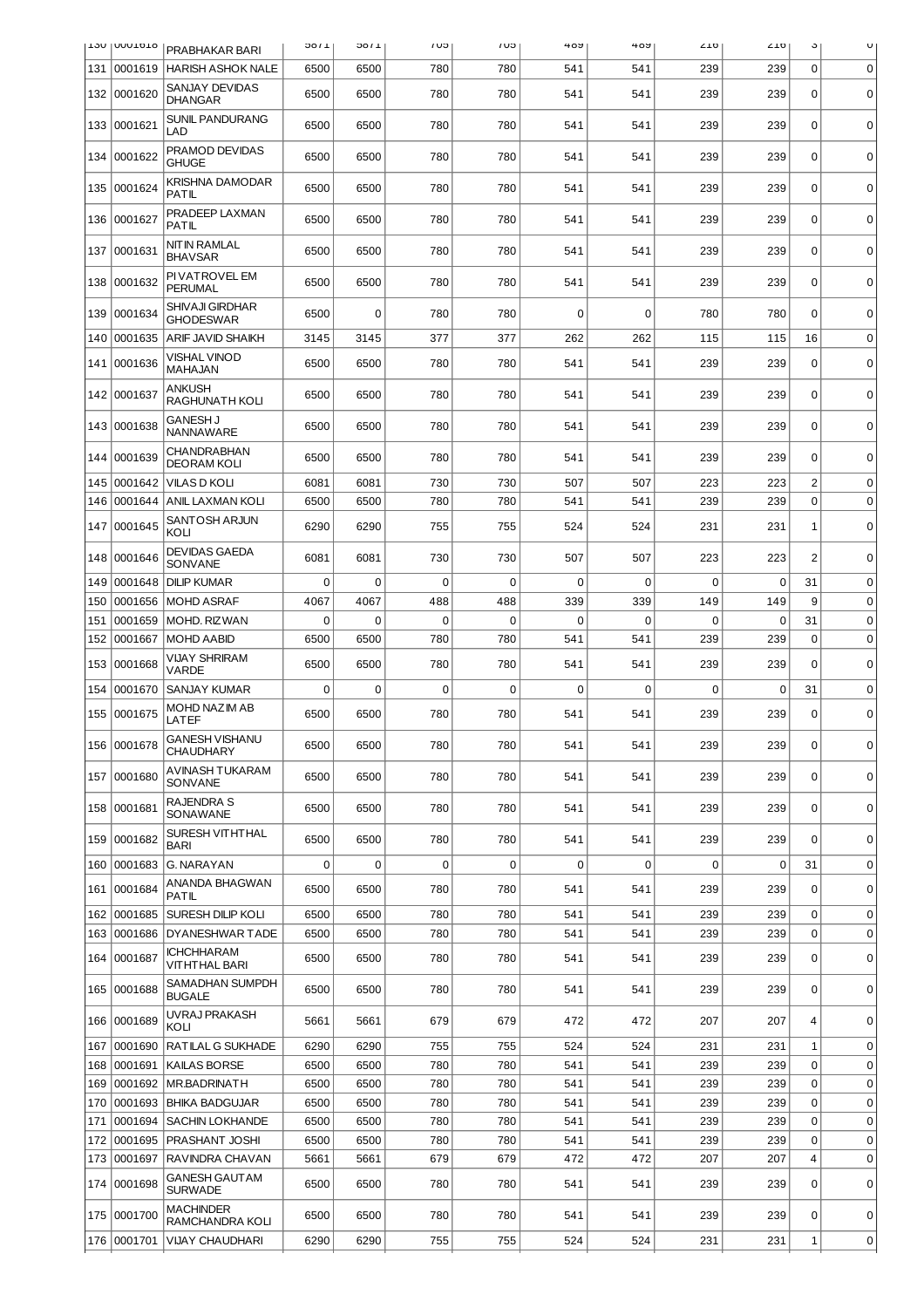|            |                    | 177   0001702   SANTOSH THAKUR                | 6500         | 6500         | 780         | 780         | 541         | 541         | 239         | 239        | 0              | 0                          |
|------------|--------------------|-----------------------------------------------|--------------|--------------|-------------|-------------|-------------|-------------|-------------|------------|----------------|----------------------------|
| 178        | 0001703            | KIRAN PATIL                                   | 6500         | 6500         | 780         | 780         | 541         | 541         | 239         | 239        | 0              | $\mathbf 0$                |
| 179        | 0001704            | RAJU TOPPO                                    | 5242         | 5242         | 629         | 629         | 437         | 437         | 192         | 192        | 6              | $\mathbf 0$                |
| 180        | 0001705            | <b>DALBIR SINGH</b>                           | 6081         | 6081         | 730         | 730         | 507         | 507         | 223         | 223        | $\overline{2}$ | $\mathbf 0$                |
| 181        | 0001706            | RAMKRISHNA<br>SHRIRAM CHAUDH                  | 6500         | 6500         | 780         | 780         | 541         | 541         | 239         | 239        | $\mathbf 0$    | $\mathbf 0$                |
|            | 182 0001707        | ANIL BABURAV<br>CHAUDHARI                     | 6500         | 6500         | 780         | 780         | 541         | 541         | 239         | 239        | $\mathbf 0$    | $\mathbf 0$                |
| 183        | 0001715            | <b>DHARMENDER</b><br><b>KUMAR</b>             | 4807         | 4807         | 577         | 577         | 400         | 400         | 177         | 177        | 5              | 0                          |
| 184        | 0001716            | <b>GANGADHAR GOPE</b>                         | 4622         | 4622         | 555         | 555         | 385         | 385         | 170         | 170        | 6              | $\mathbf 0$                |
| 185        | 0001719            | JAY TANAKU<br><b>CHAUDHARI</b>                | 6500         | 6500         | 780         | 780         | 541         | 541         | 239         | 239        | $\mathbf 0$    | $\mathbf 0$                |
| 186        | 0001722            | <b>RAVINDER PAL SINGH</b>                     | 3984         | 3984         | 478         | 478         | 332         | 332         | 146         | 146        | 12             | $\mathbf 0$                |
| 187        | 0001724            | <b>BABLU KACHCHHAP</b>                        | 4437         | 4437         | 532         | 532         | 370         | 370         | 162         | 162        | $\overline{7}$ | $\mathbf 0$                |
| 188        | 0001725            | <b>KAILASH DAS</b>                            | 4992         | 4992         | 599         | 599         | 416         | 416         | 183         | 183        | $\overline{4}$ | $\mathbf 0$                |
| 189        | 0001728            | <b>K RAMU</b>                                 | $\mathbf 0$  | $\mathbf 0$  | $\mathbf 0$ | 0           | 0           | $\mathbf 0$ | $\mathbf 0$ | 0          | $\mathbf 0$    | $\mathbf 0$                |
| 190        | 0001734            | <b>ARJUN LAXMAN KOLI</b>                      | 6500         | 6500         | 780         | 780         | 541         | 541         | 239         | 239        | $\mathbf 0$    | 0                          |
| 191        | 0001737            | <b>MD TANVEER ALAM</b>                        | 1849         | 1849         | 222         | 222         | 154         | 154         | 68          | 68         | 21             | 0                          |
| 192        | 0001740            | <b>RAVINDRA</b><br><b>PRALHADRAO</b><br>KATKA | 6500         | 6500         | 780         | 780         | 541         | 541         | 239         | 239        | $\mathbf 0$    | 0                          |
| 193        | 0001743            | VILAS UTTAM<br><b>JADHAV</b>                  | 6500         | 6500         | 780         | 780         | 541         | 541         | 239         | 239        | $\mathbf 0$    | $\mathbf 0$                |
| 194        | 0001744            | ANIL KUMAR<br>PASWAN                          | 5661         | 5661         | 679         | 679         | 472         | 472         | 207         | 207        | 4              | $\mathbf 0$                |
| 195        | 0001750            | <b>SHRIKANT SAH</b>                           | 0            | $\mathbf 0$  | $\mathbf 0$ | $\mathbf 0$ | $\mathbf 0$ | $\mathbf 0$ | 0           | 0          | 31             | $\mathbf 0$                |
| 196        | 0001751            | SARWAN KUMAR<br>PASWAN                        | 0            | 0            | $\mathbf 0$ | 0           | 0           | $\mathbf 0$ | 0           | 0          | 31             | $\mathbf 0$                |
| 197        | 0001753            | HEMANT RAMESH<br>TAMBAT                       | 6500         | 6500         | 780         | 780         | 541         | 541         | 239         | 239        | $\Omega$       | $\mathbf 0$                |
| 198        | 0001756            | <b>SHANKAR SINGH</b>                          | 4622         | 4622         | 555         | 555         | 385         | 385         | 170         | 170        | 6              | $\mathbf 0$                |
| 199        | 0001757            | BORNARE GIRISH<br>DATTATRAY                   | 6500         | 6500         | 780         | 780         | 541         | 541         | 239         | 239        | $\mathbf 0$    | $\Omega$                   |
| 200        | 0001759            | <b>DEVENDRA</b>                               | 4807         | 4807         | 577         | 577         | 400         | 400         | 177         | 177        | 5              | $\mathbf 0$                |
| 201        | 0001760            | <b>DINKAR KUMAR SEN</b>                       | 5871         | 5871         | 705         | 705         | 489         | 489         | 216         | 216        | 3              | $\mathbf 0$                |
| 202        | 0001761            | <b>SHAMBHU SINGH</b>                          | 6290         | 6290         | 755         | 755         | 524         | 524         | 231         | 231        | $\mathbf{1}$   | $\mathbf 0$                |
| 203        | 0001762            | <b>ANIL</b>                                   | 5871         | 5871         | 705         | 705         | 489         | 489         | 216         | 216        | 3              | $\mathbf 0$                |
| 204        | 0001763            | <b>ASHOK PASWAN</b>                           | 5871         | 5871         | 705         | 705         | 489         | 489         | 216         | 216        | 3              | $\mathbf 0$                |
| 205        | 0001764            | <b>CHANDGI RAM</b>                            | 6290         | 6290         | 755         | 755         | 524         | 524         | 231         | 231        | $\mathbf 1$    | $\mathbf 0$                |
| 206        |                    | 0001765 CHHOTU KUMAR                          | 5871         | 5871         | 705         | 705         | 489         | 489         | 216         | 216        | 3              | $\mathbf 0$                |
| 207        |                    | 0001767 KANHAIYA KUMAR                        | 5176         | 5176         | 621         | 621         | 431         | 431         | 190         | 190        | 3              | 0                          |
| 208        | 0001768            | <b>KAPIL</b>                                  | 5871         | 5871         | 705         | 705         | 489         | 489         | 216         | 216        | 3              | 0                          |
| 209        | 0001769            | MAHESH CHAND                                  | 5871         | 5871         | 705         | 705         | 489         | 489         | 216         | 216        | 3              | $\mathbf 0$                |
|            | 210 0001770        | MD SALAHDDIN<br>ANSARI                        | 5176         | 5176         | 621         | 621         | 431         | 431         | 190         | 190        | 3              | $\mathbf 0$                |
| 211        | 0001771            | <b>NARAYAN</b>                                | 5176         | 5176         | 621         | 621         | 431         | 431         | 190         | 190        | 3              | 0                          |
| 212        | 0001772            | <b>PAPPU KUMAR</b>                            | 0            | $\mathbf 0$  | $\mathbf 0$ | $\mathbf 0$ | $\mathbf 0$ | $\mathbf 0$ | 0           | 0          | $\pmb{0}$      | 0                          |
|            | 213 0001773        | <b>RAMESH KUMAR</b>                           | 5871         | 5871         | 705         | 705         | 489         | 489         | 216         | 216        | 3              | $\mathbf 0$                |
|            | 214 0001774        | SATYA NARAIN<br>SINGH                         | 0            | 0            | 0           | 0           | 0           | 0           | 0           | 0          | 31             | 0                          |
|            |                    | 215   0001775   SHIV KUMAR                    | 5176         | 5176         | 621         | 621         | 431         | 431         | 190         | 190        | 3              | 0                          |
|            |                    | 216 0001776 SURESH KUMAR                      | 6290         | 6290         | 755         | 755         | 524         | 524         | 231         | 231        | 1              | 0                          |
| 217        | 0001777            | SURESH KUMAR                                  | 5176         | 5176         | 621         | 621         | 431         | 431         | 190         | 190        | 3              | 0                          |
|            |                    | 218 0001778 MOOL CHAND                        | 5176         | 5176         | 621         | 621         | 431         | 431         | 190         | 190        | 3              | $\mathbf 0$                |
| 219        | 0001779            | KAILASH SINGH                                 | 5871         | 5871         | 705         | 705         | 489         | 489         | 216         | 216        | 3              | 0                          |
| 220        | 0001780            | RAMAN KUMAR                                   | 5176         | 5176         | 621         | 621         | 431         | 431         | 190         | 190        | 3              | 0                          |
| 221        | 0001781            | <b>UDAY KUMAR SINGH</b>                       | 5871         | 5871         | 705         | 705         | 489         | 489         | 216         | 216        | 3              | $\mathbf 0$                |
| 222        | 0001783            | YOGESH KUMAR                                  | 5871         | 5871         | 705         | 705         | 489         | 489         | 216         | 216        | 3<br>3         | $\mathbf 0$                |
| 223        | 0001784<br>0001785 | <b>HIRA</b>                                   | 5871<br>6290 | 5871<br>6290 | 705<br>755  | 705<br>755  | 489<br>524  | 489<br>524  | 216<br>231  | 216<br>231 | $\mathbf 1$    | $\mathbf 0$<br>$\mathbf 0$ |
| 224<br>225 | 0001786            | ANANDI SINGH<br><b>OM PARKASH</b>             | 5176         | 5176         | 621         | 621         | 431         | 431         | 190         | 190        | 3              | $\mathbf 0$                |
| 226        | 0001787            | <b>BHERO</b>                                  | 5176         | 5176         | 621         | 621         | 431         | 431         | 190         | 190        | 3              | $\mathbf 0$                |
| 227        | 0001788            | <b>RAJPAL</b>                                 | 5871         | 5871         | 705         | 705         | 489         | 489         | 216         | 216        | 3              | $\mathbf 0$                |
| 228        | 0001789            | <b>LAXMAN SINGH</b>                           | 5176         | 5176         | 621         | 621         | 431         | 431         | 190         | 190        | 3              | 0                          |
| 229        | 0001790            | <b>NARAYAN SINGH</b>                          | 5871         | 5871         | 705         | 705         | 489         | 489         | 216         | 216        | 3              | 0                          |
| 230        | 0001791            | KANHAIYA KUMAR                                | 3565         | 3565         | 428         | 428         | 297         | 297         | 131         | 131        | 14             | 0                          |
| 231        | 0001792            | BHOLA KHAN                                    | 5176         | 5176         | 621         | 621         | 431         | 431         | 190         | 190        | 3              | 0                          |
| 232        | 0001793            | <b>PAWAN KUMAR</b>                            | 5176         | 5176         | 621         | 621         | 431         | 431         | 190         | 190        | 3              | 0                          |
|            |                    |                                               |              |              |             |             |             |             |             |            |                |                            |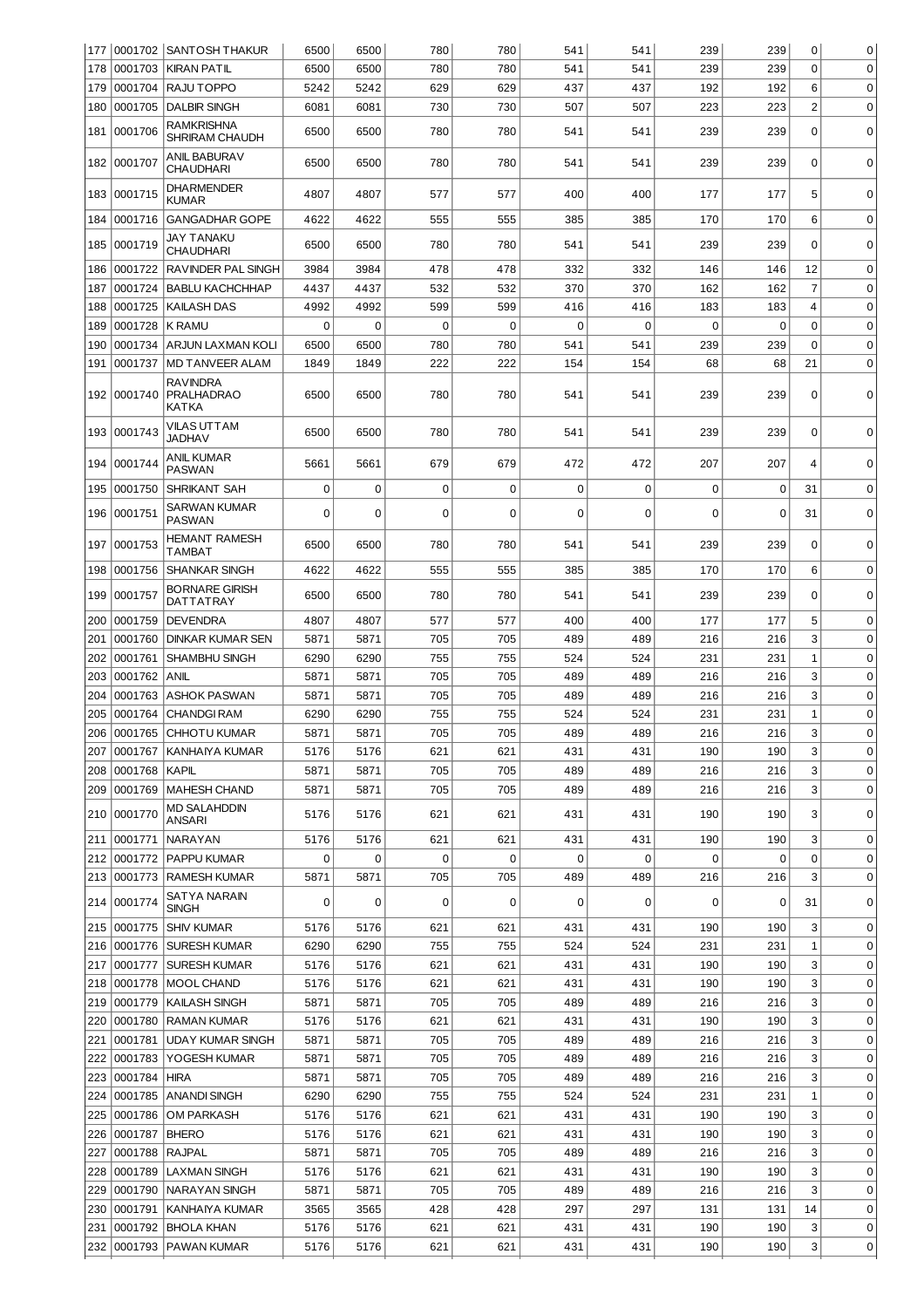|     |             | 233   0001794   DEEPAK KUMAR    | 5871        | 5871        | 705         | 705         | 489         | 489         | 216 | 216         | 3              | 0           |
|-----|-------------|---------------------------------|-------------|-------------|-------------|-------------|-------------|-------------|-----|-------------|----------------|-------------|
| 234 | 0001795     | <b>PAWAN KUMAR</b>              | 5871        | 5871        | 705         | 705         | 489         | 489         | 216 | 216         | 3              | $\mathbf 0$ |
| 235 | 0001796     | <b>SUDHIR</b>                   | 5176        | 5176        | 621         | 621         | 431         | 431         | 190 | 190         | 3              | $\mathbf 0$ |
| 236 | 0001797     | <b>ABDUL RASHID</b>             | 6290        | 6290        | 755         | 755         | 524         | 524         | 231 | 231         | $\mathbf{1}$   | $\mathbf 0$ |
| 237 | 0001798     | <b>ARJUN PARSAD</b>             | 5871        | 5871        | 705         | 705         | 489         | 489         | 216 | 216         | 3              | $\mathbf 0$ |
| 238 | 0001799     | <b>UMESH MANJHI</b>             | 5871        | 5871        | 705         | 705         | 489         | 489         | 216 | 216         | 3              | $\mathbf 0$ |
|     |             | YOGENDER KUMAR                  |             |             |             |             |             |             |     |             |                |             |
| 239 | 0001800     | SINGH                           | 6290        | 6290        | 755         | 755         | 524         | 524         | 231 | 231         | 1              | 0           |
| 240 | 0001801     | <b>MUKESH SINGH</b>             | 5871        | 5871        | 705         | 705         | 489         | 489         | 216 | 216         | 3              | 0           |
| 241 | 0001802     | SANJAY YADAV                    | 5176        | 5176        | 621         | 621         | 431         | 431         | 190 | 190         | 3              | 0           |
| 242 | 0001803     | <b>BABLU</b>                    | 5176        | 5176        | 621         | 621         | 431         | 431         | 190 | 190         | 3              | 0           |
| 243 | 0001804     | <b>YOGENDER</b>                 | 5176        | 5176        | 621         | 621         | 431         | 431         | 190 | 190         | 3              | $\mathbf 0$ |
| 244 | 0001805     | <b>SHANKAR SINGH</b>            | 5871        | 5871        | 705         | 705         | 489         | 489         | 216 | 216         | 3              | $\mathbf 0$ |
| 245 | 0001806     | <b>DILIP SINGH</b>              | 5871        | 5871        | 705         | 705         | 489         | 489         | 216 | 216         | 3              | $\mathbf 0$ |
| 246 | 0001807     | <b>ASHOK KUMAR</b>              | 5176        | 5176        | 621         | 621         | 431         | 431         | 190 | 190         | 3              | $\mathbf 0$ |
| 247 | 0001808     | <b>GOVIND</b>                   | 5871        | 5871        | 705         | 705         | 489         | 489         | 216 | 216         | 3              | $\mathbf 0$ |
| 248 | 0001809     | SENTU MANDAL                    | $\mathbf 0$ | $\mathbf 0$ | $\mathbf 0$ | $\mathbf 0$ | $\mathbf 0$ | $\mathbf 0$ | 0   | $\mathbf 0$ | 0              | $\mathbf 0$ |
| 249 | 0001810     | <b>ANIL</b>                     | $\Omega$    | $\mathbf 0$ | $\mathbf 0$ | $\mathbf 0$ | 0           | $\mathbf 0$ | 0   | 0           | $\mathbf 0$    | $\mathbf 0$ |
| 250 | 0001811     | <b>BIJENDER</b>                 | 5176        | 5176        | 621         | 621         | 431         | 431         | 190 | 190         | 3              | $\mathbf 0$ |
| 251 | 0001812     | <b>PARDEEP KUMAR</b>            | 5871        | 5871        | 705         | 705         | 489         | 489         | 216 | 216         | 3              | $\mathbf 0$ |
| 252 | 0001813     | <b>GAUTAM KUMAR</b>             | 5871        | 5871        | 705         | 705         | 489         | 489         | 216 | 216         | 3              | $\mathbf 0$ |
| 253 | 0001814     | VINOD                           | 5176        | 5176        | 621         | 621         | 431         | 431         | 190 | 190         | 3              | $\mathbf 0$ |
|     |             | OM PRAKASH                      |             |             |             |             |             |             |     |             |                |             |
| 254 | 0001816     | <b>PADARIA</b>                  | 5176        | 5176        | 621         | 621         | 431         | 431         | 190 | 190         | 3              | 0           |
|     |             | CHANDRASHEKHAR                  | 5176        | 5176        | 621         | 621         | 431         | 431         | 190 |             | 3              | 0           |
| 255 | 0001817     | KU. SEN                         |             |             |             |             |             |             |     | 190         |                |             |
| 256 | 0001818     | <b>ANGAD YADAV</b>              | 6290        | 6290        | 755         | 755         | 524         | 524         | 231 | 231         | 1              | 0           |
| 257 | 0001819     | <b>RAMBIR</b>                   | 5176        | 5176        | 621         | 621         | 431         | 431         | 190 | 190         | 3              | 0           |
| 258 | 0001821     | <b>RAJESH</b>                   | 5176        | 5176        | 621         | 621         | 431         | 431         | 190 | 190         | 3              | 0           |
| 259 | 0001822     | <b>SATENDRA SINGH</b>           | 5176        | 5176        | 621         | 621         | 431         | 431         | 190 | 190         | 3              | $\mathbf 0$ |
| 260 | 0001823     | <b>SUSHIL KANT JHA</b>          | $\Omega$    | $\Omega$    | $\mathbf 0$ | 0           | 0           | $\Omega$    | 0   | 0           | $\overline{0}$ | 0           |
| 261 | 0001824     | <b>JASWANT</b>                  | 5176        | 5176        | 621         | 621         | 431         | 431         | 190 | 190         | 3              | 0           |
| 262 | 0001825     | <b>RAMESH THAKUR</b>            | 5871        | 5871        | 705         | 705         | 489         | 489         | 216 | 216         | 3              | $\mathbf 0$ |
| 263 | 0001826     | PAPPU KUMAR RAI                 | $\Omega$    | $\mathbf 0$ | $\mathbf 0$ | $\Omega$    | 0           | $\mathbf 0$ | 0   | $\mathbf 0$ | 0              | $\mathbf 0$ |
| 264 | 0001827     | PINTU SINGH                     | 5871        | 5871        | 705         | 705         | 489         | 489         | 216 | 216         | 3              | $\mathbf 0$ |
| 265 | 0001828     | <b>RADHEY SHYAM</b>             | 5176        | 5176        | 621         | 621         | 431         | 431         | 190 | 190         | 3              | 0           |
| 266 | 0001829     | <b>SARWAN KUMAR</b>             | 5176        | 5176        | 621         | 621         | 431         | 431         | 190 | 190         | 3              | $\pmb{0}$   |
| 267 | 0001830     | <b>RAM KUMAR</b>                | 5871        | 5871        | 705         | 705         | 489         | 489         | 216 | 216         | 3              | 0           |
|     |             | 268 0001831 PANCHU MANDAL       | 5176        | 5176        | 621         | 621         | 431         | 431         | 190 | 190         | 3              | 0           |
| 269 | 0001832     | <b>GUDDU SINGH</b>              | 5871        | 5871        | 705         | 705         | 489         | 489         | 216 | 216         | 3              | $\mathbf 0$ |
| 270 | 0001833     | <b>KAILASH SHARMA</b>           | 5176        | 5176        | 621         | 621         | 431         | 431         | 190 | 190         | 3              | 0           |
| 271 | 0001834     | <b>RAJAN KUMAR</b>              | 5176        | 5176        | 621         | 621         | 431         | 431         | 190 | 190         | 3              | 0           |
| 272 | 0001835     | KIRPAL SINGH                    | 5871        | 5871        | 705         | 705         | 489         | 489         | 216 | 216         | 3              | 0           |
| 273 |             | 0001836 BALMAKUND               | 5871        | 5871        | 705         | 705         | 489         | 489         | 216 | 216         | 3              | 0           |
|     | 274 0001837 | <b>RAM SINGH</b>                | 5176        | 5176        | 621         | 621         | 431         | 431         | 190 | 190         | 3              | 0           |
|     |             | <b>VIJAY PRAKASH</b>            |             |             |             |             |             |             |     |             |                |             |
|     | 275 0001838 | PATIL                           | 3774        | 3774        | 453         | 453         | 314         | 314         | 139 | 139         | 13             | 0           |
|     | 276 0001839 | <b>BHUPENDER</b>                | 5176        | 5176        | 621         | 621         | 431         | 431         | 190 | 190         | 3              | $\mathbf 0$ |
| 277 | 0001841     | VIJAY TIU                       | 0           | $\mathbf 0$ | $\mathbf 0$ | $\mathbf 0$ | 0           | $\mathbf 0$ | 0   | 0           | 31             | $\mathbf 0$ |
| 278 | 0001842     | SITARAM SINGH                   | 5871        | 5871        | 705         | 705         | 489         | 489         | 216 | 216         | 3              | $\mathbf 0$ |
| 279 |             | 0001843 REMENDRA                | 5871        | 5871        | 705         | 705         | 489         | 489         | 216 | 216         | 3              | 0           |
| 280 | 0001844     | <b>GOPAL SONU MALI</b>          | 6500        | 6500        | 780         | 780         | 541         | 541         | 239 | 239         | $\pmb{0}$      | 0           |
| 281 |             | 0001845   SHASHANK SHEKHAR      | 5176        | 5176        | 621         | 621         | 431         | 431         | 190 | 190         | 3              | 0           |
|     | 282 0001846 | JITENDRA PRASAD<br><b>GUPTA</b> | 5176        | 5176        | 621         | 621         | 431         | 431         | 190 | 190         | 3              | 0           |
| 283 | 0001847     | <b>SHYAM SUNDER</b>             | 5871        | 5871        | 705         | 705         | 489         | 489         | 216 | 216         | 3              | 0           |
| 284 | 0001848     | MANOJ SINGH                     | 5176        | 5176        | 621         | 621         | 431         | 431         | 190 | 190         | 3              | $\mathbf 0$ |
| 285 | 0001849     | <b>PAWAN MANDAL</b>             | 5871        | 5871        | 705         | 705         | 489         | 489         | 216 | 216         | 3              | $\mathbf 0$ |
| 286 | 0001850     | <b>BHAGWAN GAJBHIYE</b>         | 5452        | 5452        | 654         | 654         | 454         | 454         | 200 | 200         | 5              | 0           |
| 287 | 0001851     | SHAIKH MUKHT AR                 | 5452        | 5452        | 654         | 654         | 454         | 454         | 200 | 200         | 5              | 0           |
|     | 288 0001852 | SHAIKH KAD<br>ANIL MANDAL       | 5871        | 5871        | 705         | 705         | 489         | 489         | 216 | 216         | 3              | $\mathbf 0$ |
| 289 |             | 0001853 BIRENDRA MANDAL         | 5176        | 5176        | 621         | 621         | 431         | 431         | 190 | 190         | 3              | $\mathbf 0$ |
| 290 | 0001854     | <b>MANOJ</b>                    | 5871        | 5871        | 705         | 705         | 489         | 489         | 216 | 216         | 3              | $\mathbf 0$ |
| 291 | 0001855     | <b>LAL CHAND</b>                | 5871        | 5871        | 705         | 705         | 489         | 489         | 216 | 216         | 3              | $\mathbf 0$ |
| 292 | 0001856     | <b>DEVENDER KUMAR</b>           | 0           | 0           | 0           | 0           | 0           | 0           | 0   | 0           | $\pmb{0}$      | $\mathbf 0$ |
|     |             |                                 |             |             |             |             |             |             |     |             |                |             |
|     | 293 0001858 | <b>SURESH</b>                   | 0           | 0           | 0           | 0           | 0           | $\mathbf 0$ | 0   | 0           | 0              | 0           |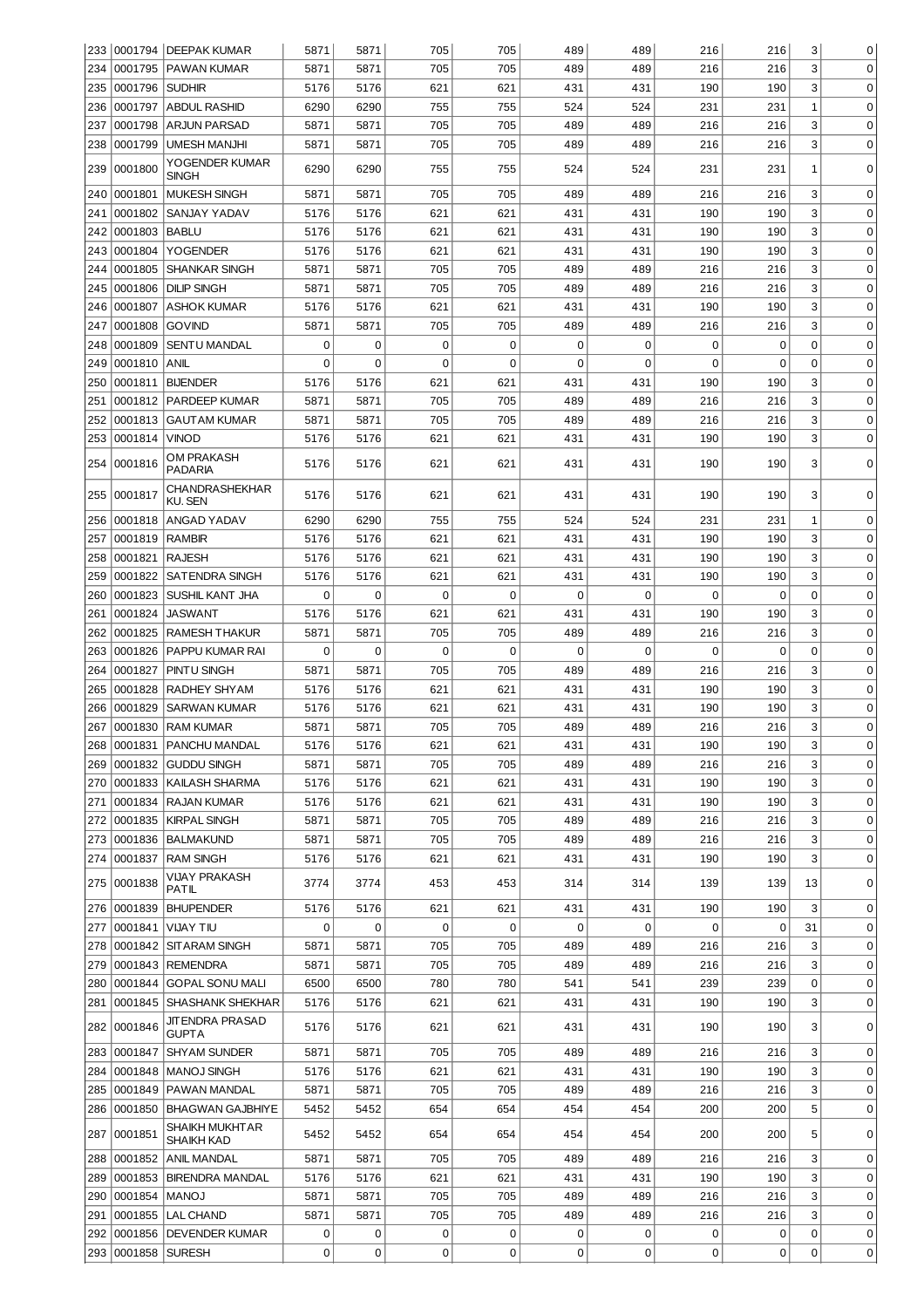| 294 |         | 0001859 SUKRA KHALKO                      | 1849     | 1849        | 222         | 222         | 154         | 154         | 68          | 68          | 21             | 0           |
|-----|---------|-------------------------------------------|----------|-------------|-------------|-------------|-------------|-------------|-------------|-------------|----------------|-------------|
| 295 | 0001861 | <b>GAJANAN</b><br><b>SHANT ARAM PATIL</b> | 6500     | 6500        | 780         | 780         | 541         | 541         | 239         | 239         | $\mathbf 0$    | $\mathbf 0$ |
| 296 | 0001862 | <b>KHAN ARSHAD</b><br>AFZAL               | 6500     | 6500        | 780         | 780         | 541         | 541         | 239         | 239         | $\Omega$       | $\mathbf 0$ |
| 297 | 0001863 | SANDEEP SUBHASH<br><b>CHAUDHARI</b>       | 5871     | 5871        | 705         | 705         | 489         | 489         | 216         | 216         | 3              | $\Omega$    |
| 298 | 0001866 | <b>RATAN ROY</b>                          | 5871     | 5871        | 705         | 705         | 489         | 489         | 216         | 216         | 3              | $\Omega$    |
| 299 | 0001867 | <b>SALMAN KHAN</b><br><b>MUKHTAR KHAN</b> | $\Omega$ | $\Omega$    | $\mathbf 0$ | 0           | $\mathbf 0$ | $\mathbf 0$ | $\mathbf 0$ | $\Omega$    | 31             | $\Omega$    |
| 300 | 0001868 | <b>SHARAD HIMMAT</b><br><b>PATIL</b>      | 6500     | 6500        | 780         | 780         | 541         | 541         | 239         | 239         | $\mathbf 0$    | $\mathbf 0$ |
| 301 | 0001869 | <b>GAIKWAD JAGDISH</b><br><b>MANOHAR</b>  | 6500     | 6500        | 780         | 780         | 541         | 541         | 239         | 239         | $\Omega$       | $\mathbf 0$ |
| 302 | 0001870 | SHANKAR NAYAK                             | 0        | $\mathbf 0$ | $\mathbf 0$ | $\mathbf 0$ | $\mathbf 0$ | $\mathbf 0$ | $\mathbf 0$ | $\mathbf 0$ | $\mathbf 0$    | $\mathbf 0$ |
| 303 | 0001871 | CHHOTU TIGGA                              | 4067     | 4067        | 488         | 488         | 339         | 339         | 149         | 149         | 9              | $\Omega$    |
| 304 | 0001873 | SUNIL GOPE                                | 5176     | 5176        | 621         | 621         | 431         | 431         | 190         | 190         | 3              | $\mathbf 0$ |
| 305 | 0001874 | <b>RAVIPASWAN</b>                         | 0        | $\mathbf 0$ | $\mathbf 0$ | $\Omega$    | $\Omega$    | $\mathbf 0$ | $\Omega$    | $\mathbf 0$ | $\Omega$       | $\Omega$    |
| 306 | 0001875 | <b>SHAIKH SHABBIR</b><br>SHAUKAT HU       | 5871     | 5871        | 705         | 705         | 489         | 489         | 216         | 216         | 3              | $\Omega$    |
| 307 | 0001876 | <b>MUSTAFA IQBAL</b><br><b>KHAN</b>       | 5661     | 5661        | 679         | 679         | 472         | 472         | 207         | 207         | 4              | $\mathbf 0$ |
| 308 | 0001877 | <b>MADHAB ROY</b>                         | 5871     | 5871        | 705         | 705         | 489         | 489         | 216         | 216         | 3              | $\mathbf 0$ |
| 309 | 0001878 | YOGESH DAGADU<br><b>KUMBHAR</b>           | 6081     | 6081        | 730         | 730         | 507         | 507         | 223         | 223         | $\overline{c}$ | $\mathbf 0$ |
| 310 | 0001879 | <b>RAJNISH</b>                            | 5871     | 5871        | 705         | 705         | 489         | 489         | 216         | 216         | 3              | $\mathbf 0$ |
| 311 | 0001881 | <b>GOPAL MURLIDHAR</b><br>SONAWANE        | 6081     | 6081        | 730         | 730         | 507         | 507         | 223         | 223         | $\overline{2}$ | $\Omega$    |
| 312 | 0001882 | <b>BHAGWAN PANDIT</b><br>KOLI             | 6500     | 6500        | 780         | 780         | 541         | 541         | 239         | 239         | $\mathbf 0$    | $\mathbf 0$ |
| 313 | 0001883 | ANAND JAYPRAKASH<br><b>BAGUL</b>          | 6500     | 6500        | 780         | 780         | 541         | 541         | 239         | 239         | 0              | $\mathbf 0$ |
| 314 | 0001884 | NANDARAJ PRAKASH<br>MALI                  | 6500     | 6500        | 780         | 780         | 541         | 541         | 239         | 239         | $\mathbf 0$    | $\mathbf 0$ |
| 315 | 0001885 | AMIN RAZA A<br><b>SATTAR</b>              | 5661     | 5661        | 679         | 679         | 472         | 472         | 207         | 207         | $\overline{4}$ | $\mathbf 0$ |
| 316 | 0001886 | CHANDRAKANT P.<br><b>MALI</b>             | 5032     | 5032        | 604         | 604         | 419         | 419         | 185         | 185         | $\overline{7}$ | $\Omega$    |
| 317 | 0001887 | YOGESH PRALHAD<br><b>DHANGER</b>          | 5661     | 5661        | 679         | 679         | 472         | 472         | 207         | 207         | 4              | $\mathbf 0$ |
| 318 | 0001888 | <b>ABHIJIT S. POL</b>                     | 6500     | 6500        | 780         | 780         | 541         | 541         | 239         | 239         | 0              | $\mathbf 0$ |
| 319 | 0001889 | <b>MOHAN SHRIRAM</b><br>KOLI              | 4823     | 4823        | 579         | 579         | 402         | 402         | 177         | 177         | 0              | $\mathbf 0$ |
|     |         | GRAND TOTAL 1668209 1643047               |          |             | 200208      | 200208      | 136813      | 136813      | 63395       | 63395 1336  |                | $\Omega$    |

|                                     | $A/C 01$ EE + Refund of Advance $A/C 01$ ER $A/C 02$ A/C 10 $A/C 21$ A/C 22 TOTAL |  |                        |      |              |
|-------------------------------------|-----------------------------------------------------------------------------------|--|------------------------|------|--------------|
| <b>ITOTAL DUES AS PER ECR</b>       | 200208                                                                            |  | 63395   18350   136813 | 8341 | 167 427274   |
| <b>ITOTAL AMOUNT BEING REMITTED</b> | 200208                                                                            |  | 63395   18350   136813 | 8341 | 167   427274 |

# **PART B-NEW MEMBERS' DETAILS**

| SI.<br>No. | Member<br>ıн | Member Name            | Father's/Spouse Name    | Relationship with the<br>Member | Date of<br>Birth  | Gender | Date of Joining<br>EPF | Date of Joining<br><b>EPS</b> |
|------------|--------------|------------------------|-------------------------|---------------------------------|-------------------|--------|------------------------|-------------------------------|
|            | 0001889      | IMOHAN SHRIRAM<br>KOLI | SHRIRAM BALIRAM<br>KOLI |                                 | Father 15-04-1992 | Male   | 07-07-2014             | 07-07-2014                    |

# **PART C-EXITING MEMBERS' DETAILS**

| SI. No. | Member Id | Member Name           |            | Date of Exit from EPF Date of Exit from EPS Reason for leaving |           |
|---------|-----------|-----------------------|------------|----------------------------------------------------------------|-----------|
|         | 0000696   | <b>AVDESH KUMAR</b>   | 01-07-2014 | 01-07-2014                                                     | Cessation |
| 2       | 0001539   | AVINASH SONU KHALSE   | 01-07-2014 | 01-07-2014                                                     | Cessation |
| 3       | 0001540   | PRAVIN D KHADSE       | 01-07-2014 | 01-07-2014                                                     | Cessation |
| 4       | 0001728   | <b>K RAMU</b>         | 01-07-2014 | 01-07-2014                                                     | Cessation |
| 5       | 0001772   | <b>PAPPU KUMAR</b>    | 01-07-2014 | 01-07-2014                                                     | Cessation |
| 6       | 0001809   | <b>SENTU MANDAL</b>   | 01-07-2014 | 01-07-2014                                                     | Cessation |
|         | 0001810   | ANIL                  | 01-07-2014 | 01-07-2014                                                     | Cessation |
| 8       | 0001823   | SUSHIL KANT JHA       | 01-07-2014 | 01-07-2014                                                     | Cessation |
| 9       | 0001826   | PAPPU KUMAR RAI       | 01-07-2014 | 01-07-2014                                                     | Cessation |
| 10      | 0001856   | <b>DEVENDER KUMAR</b> | 01-07-2014 | 01-07-2014                                                     | Cessation |